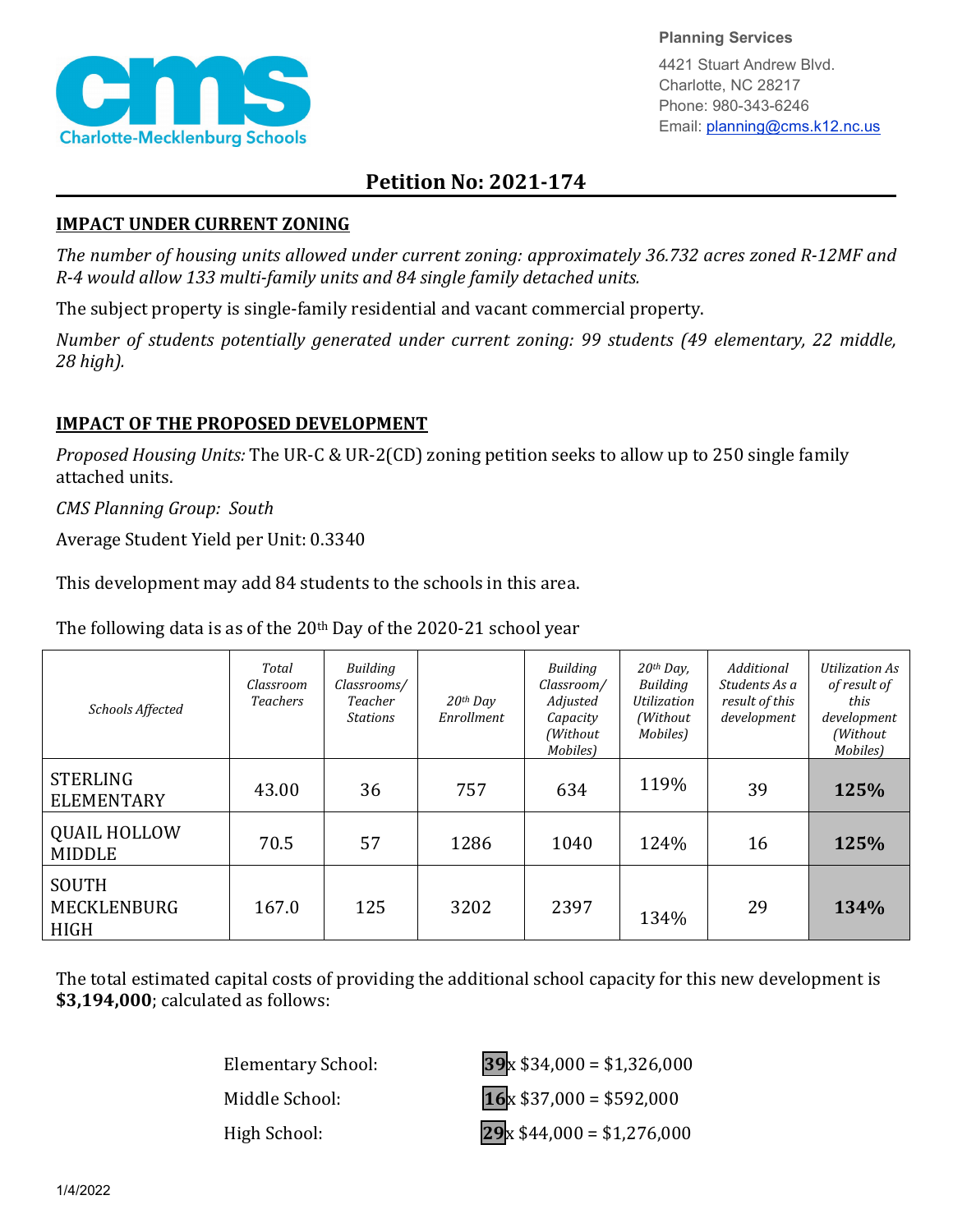

**Planning Services** 4421 Stuart Andrew Blvd. Charlotte, NC 28217 Phone: 980-343-6246 Email: planning@cms.k12.nc.us

## **RECOMMENDATION**

Adequacy of existing school capacity in this area is a significant problem. We are particularly concerned about a rezoning case where school utilization exceeds 100% since the proposed development may exacerbate the situation. Approval of this petition may increase overcrowding and/or reliance upon mobile classrooms at the schools listed above.

Applicants are encouraged to contact us in advance of their project submittals to inform CMS of their prospective impacts and discuss mitigation alternatives.

In the South Planning Group, the projected student impact from approved rezonings from November 2018 to October 2021 is 1532 students.

| <b>Planning</b> |                 | Projected       |                                    | <b>Approval</b> |
|-----------------|-----------------|-----------------|------------------------------------|-----------------|
| Group           | <b>Petition</b> | <b>Students</b> | Petitioner                         | <b>Date</b>     |
| South           | 2018-094        | $\overline{2}$  | Hopper Communities, Inc.           | 2018-11-19      |
| South           | 2018-101        | 9               | Llewellyn Development, LLC         | 2018-12-17      |
| South           | 2018-127        | 5               | Blue Azalea-Providence LLC         | 2019-07-15      |
| South           | 2019-023        | 5               | Sinacori Builders                  | 2019-07-15      |
| South           | 2018-142        | 14              | <b>Proffitt Dixon Partners</b>     | 2019-09-16      |
| South           | 2019-050        | 5               | Land Growth, LLC                   | 2019-09-16      |
| South           | 2019-083        | $\overline{2}$  | James M. Howell                    | 2019-10-21      |
| South           | 2019-068        | 29              | Blu South, LLC                     | 2019-11-21      |
| South           | 2019-047        | 47              | NR Pinehurst Property Owner, LLC   | 2019-12-19      |
| South           | 2019-100        | $\mathbf{1}$    | Matt Connolly-Pike Properties, LLC | 2019-12-23      |
| South           | 2019-030        | 114             | Continental 475 Fund, LLC          | 2020-01-21      |
| South           | 2019-140        | $\overline{4}$  | C Investments 5, LLC               | 2020-02-17      |
| South           | 2019-141        | $\mathbf{1}$    | <b>Mark Bolous</b>                 | 2020-03-16      |
| South           | 2019-158        | $\overline{7}$  | <b>MPV Properties</b>              | 2020-03-16      |
| South           | 2019-115        | 827             | Northwood Development, LLC         | 2020-06-15      |
| South           | 2020-011        | $\overline{4}$  | Souvik Ghosal                      | 2020-06-15      |
| South           | 2020-024        | 55              | Dominion Realty Partners, LLC      | 2020-06-15      |
| South           | 2020-066        | 10              | <b>Yoruk Development</b>           | 2020-11-16      |
| South           | 2020-100        | 10              | Delray Ventures, LLC               | 2020-11-16      |
| South           | 2020-073        | 6               | <b>Blue Azalea</b>                 | 2020-12-21      |
| South           | 2020-109        | 6               | Lewis RE Group, LLC                | 2021-02-15      |
| South           | 2020-145        | 132             | <b>Crescent Communities</b>        | 2021-02-15      |
| South           | 2020-068        | 81              | Levine Properties, Inc             | 2021-03-15      |
| South           | 2020-103        | 15              | Fielding Homes/DRB Group           | 2021-04-19      |
| South           | 2020-195        | 9               | Smith Southeast Development, Inc.  | 2021-04-19      |
| South           | 2021-023        | 14              | <b>Carolina Properties</b>         | 2021-05-17      |
| South           | 2021-043        | $\overline{2}$  | Robert Allen                       | 2021-07-19      |
| South           | 2021-052        | 12              | Woodlawn Community Fellowship, Inc | 2021-09-20      |